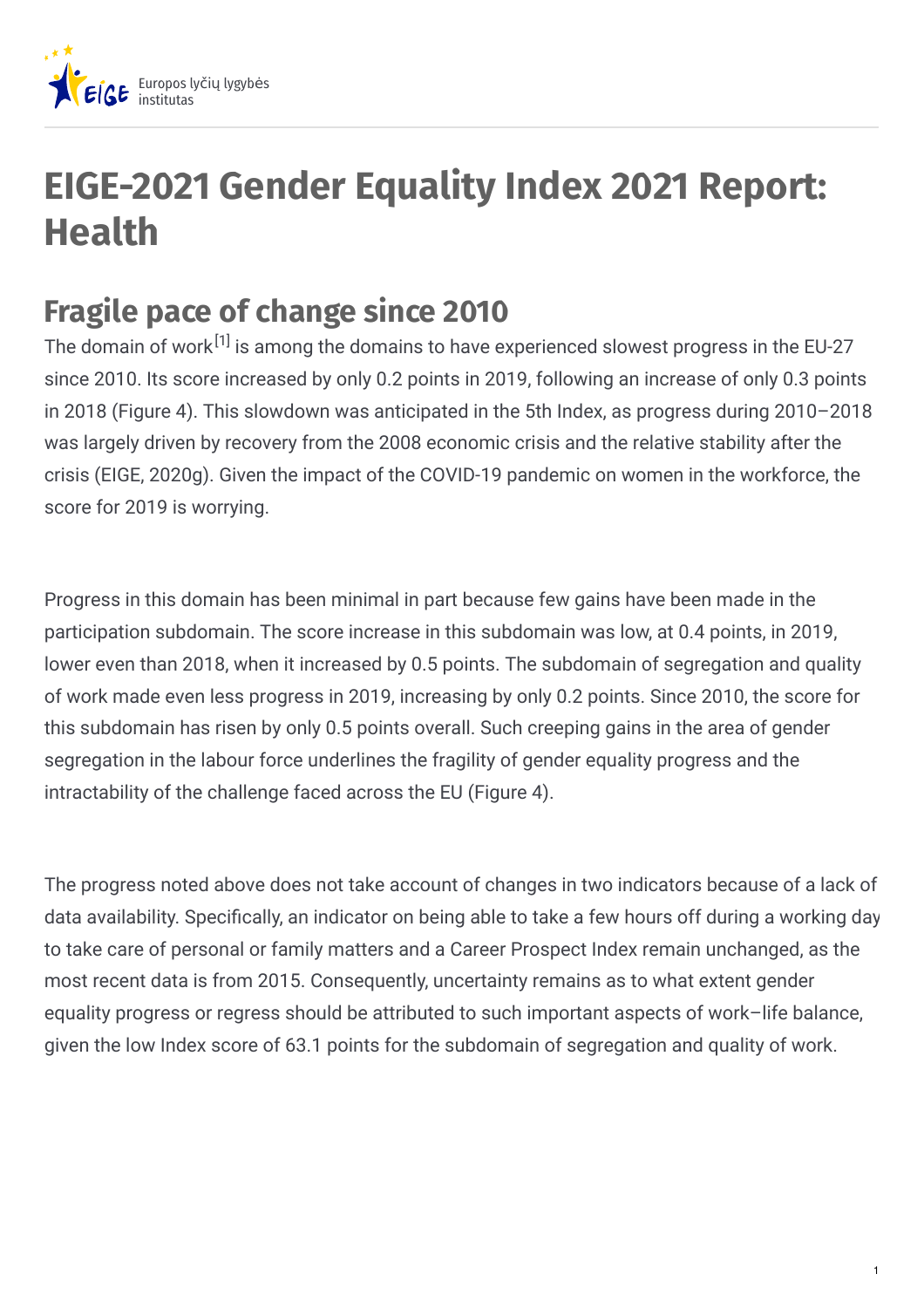

Figure 4. Scores for the domain of work and its subdomains (2019), and changes over time

The relatively high Index score of 81.3 points in the participation subdomain masks enormous gender gaps across the EU and in forms of employment. For example, women's FTE employment rate in 2019 was 16 p.p. lower than men's (see Section 2.2.). The gender gap was particularly large in Malta (21.8 p.p.), Italy (20.1 p.p.) and the Netherlands (19.2 p.p.). The situation in Italy is particularly concerning, with the women's FTE employment rate of 31.4 % being at least 10 p.p. below the EU-27 average, and the lowest in the EU. Gender gaps in FTE employment rates also reflect the fact that a higher proportion of women than of men are employed in non-standard and often precarious, jobs, including part-time jobs.

The low score for the subdomain of segregation and quality of work reflects the fact that progress in meeting a series of gender equality challenges has come to a standstill. For example, women continue to dominate the education, health and social work employment sectors, even in countries traditionally achieving higher employment participation rates for women. For example, the gender difference in these sectors amounts to 30.4 p.p. in Finland, to 30 p.p. in Denmark, to 29.8 p.p. in Sweden, to 28.4 p.p. in Belgium and to 26.5 p.p. in the Netherlands.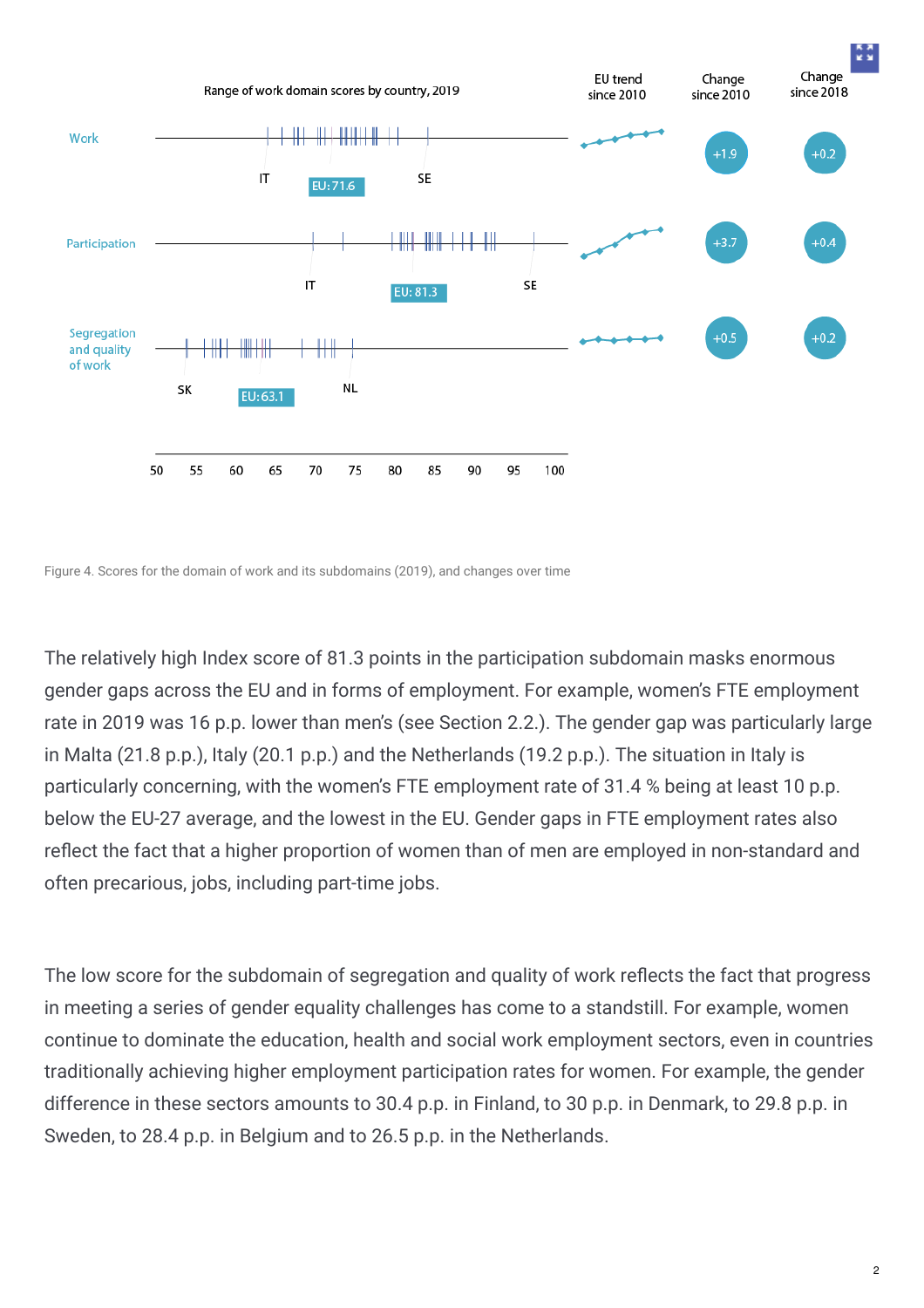With tentative overall progress in the domain of work, country-level developments are especially important (Figure 5). They indicate both sustained challenges and signs of progress. In 2019, negative score changes in this domain were recorded in five countries: Poland, Romania and Slovenia saw a decrease of  $-0.1$  points, with greater declines in Cyprus ( $-0.2$  points) and Denmark  $(-0.3$  points). The case of Denmark reflects the fragility of gains made in previous years; the decline recorded in 2019 was the greatest contributor to an overall decline of 0.4 points since 2010. Romania is the only other country to have scored negatively over the same period, and by the same amount  $(-0.4 \text{ points})$ .



Figure 5. Scores for the domain of work (2019) and changes since 2010 and 2018, by EU Member State

The news is more positive elsewhere. Rapid gains in the domain of work continue in Malta, which recorded a 1.4 point increase in 2019, the largest of any EU country. Nevertheless, the annual change was lower than in 2018, when there was a gain of 2.1 points, indicating that Malta's progress is flattening. Other countries recording notable positive change in the Index score include Greece (+ 0.9 points), Bulgaria and Ireland (+ 0.6 points), and the Netherlands and Spain (+ 0.5 points points). Overall, Sweden remains on top, with a score of 83.1 points, followed by Denmark (79.4 points) and the Netherlands (78.3 points). The lowest scores in this domain are for Italy (63.7 points), Greece (65.3 points) and Slovakia (66.8 points), despite all making progress in 2019.